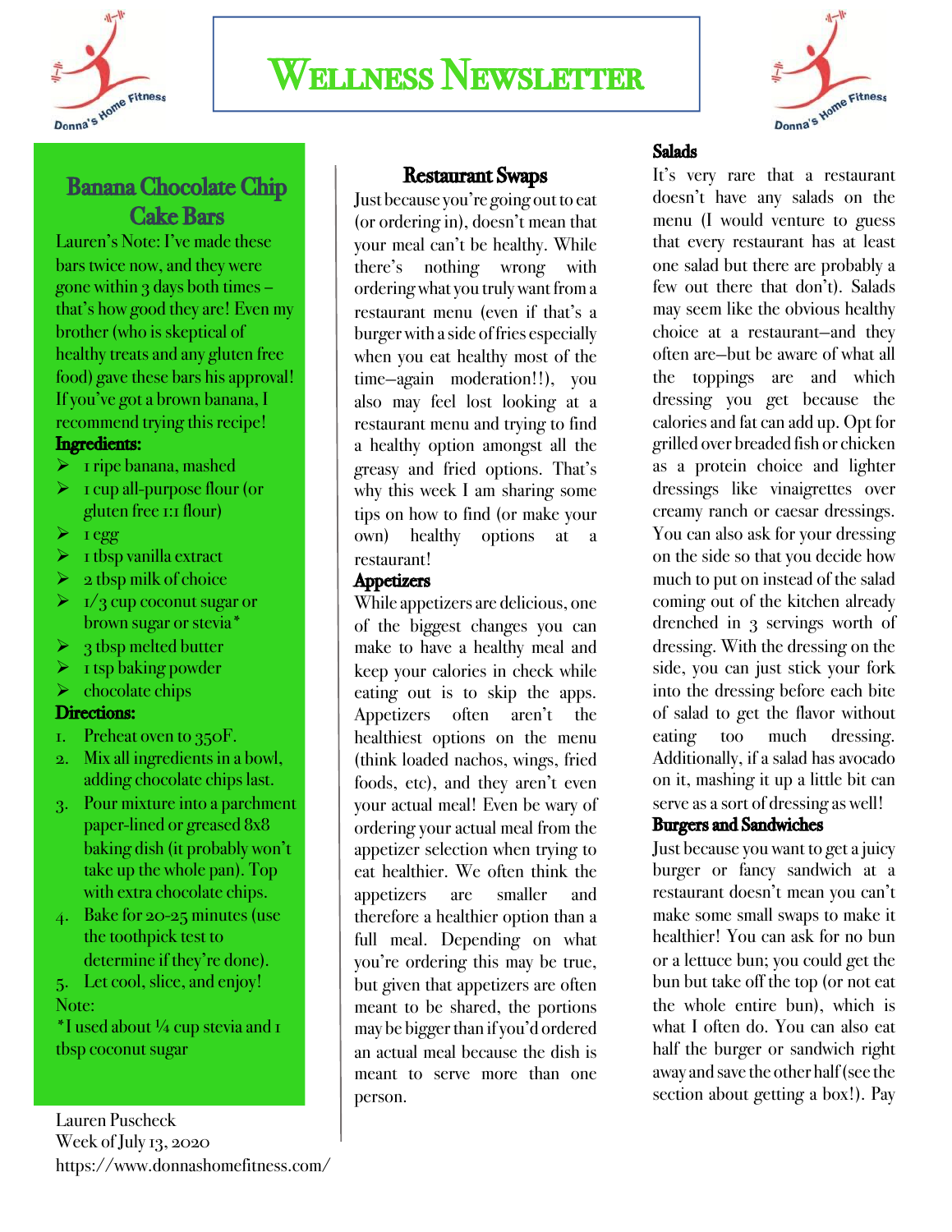

# Wellness Newsletter



attention to what other toppings come on your burger or sandwich other than the meat, lettuce, tomato, and onion. While sometimes the sauce or unique topping is what draws you to order the option you do, the toppings may take away from you savoring the burger or sauce that you really enjoy. So instead of losing the full taste of what you really want, ask to take off one or two of the toppings you don't care for to save some calories. Additionally, opt for grilled poultry and fish and lean beef over fried and fattier options if you're looking for healthier options.

### **Sides**

If you want to treat yourself to some fries when you go out to eat, that's totally fine. But if you want other options, here are some tips: ask for a different side! Most restaurants offer other options for sides and even if it's not clearly marked on the menu, it will not hurt to ask if you could substitute a side salad or sautéed veggies or a fruit cup, etc. And if you still want a potato-based side that's not fries, many restaurants offer a baked potato as a side. Rice pilafs are also a great substitution as a whole grain, complex carb if that's a choice! When I go out to eat, I generally substitute my fries for something else or order an entrée that doesn't come with a side since I don't want a whole order to myself, but I can steal a few from one of my family members to satisfy my taste for them. That is an option as well!

Lauren Puscheck Week of July 13, 2020 https://www.donnashomefitness.com/

## Breakfast

In my opinion, going out to eat for breakfast is one of the greatest joys in life, so most of the time I'll order whatever strikes me most from the menu, even if it isn't the healthiest option I could go for. But if you find that you just want something a little lighter as your first meal of the day, there are many ways to make that family breakfast/brunch a little healthier. One of the most underrated rated "tricks" I've learned to use when I want a smaller breakfast when I go out to eat is to order from the a la carte/sides portion of the menu. Instead of ordering the big egg combo meal that I only want half of, I order 1 or 2 eggs a la carte and a slice of toast or some potatoes or a fruit cup. Additionally, many breakfast places offer fresh fruit cups as a substitute for potatoes or other side items to your breakfast dish. While I absolutely LOVE potatoes in pretty much any way, shape, or form, sometimes I just don't want a whole order. So I use a similar trick as with the fries above: I order fresh fruit or some other lighter side for myself, and then steal a bite or 2 of potatoes from someone else in my family. This trick doesn't work all the time obviously, but if you're with others you'd be comfortable sharing food with, I definitely recommend this so that you can satisfy your desire for a more unhealthy food without feeling overstuffed or guilty afterwards for eating the whole plate! Sharing is Caring

If you're with someone that you're comfortable sharing food with and you both aren't super hungry, sharing is caring!! Why both get a big entrée that you're not hungry for and pay more for when you could share one big entrée and both be satisfied?! You could order a sandwich and fries that you split in half right away (or ask that the kitchen split it into two portions), so you can both enjoy the meal without having a whole portion to yourself that may leave you feeling guilty or overly full.

### The Power of a Box

Remember that you can take your food home!! One of the biggest tips I can recommend for portion control when eating out is to cut your food in half right when you get it, and take a break from eating once you finish that half. Ask yourself, "Am I full? Do I need to eat this other half or will that just lead to me feeling overstuffed?" It usually takes 5-15 minutes for your body to recognize that it is actually full after you've eaten. If you are still hungry after a few minutes, you can eat the other half of your meal (or half of the other half or however much you want of the half); if you aren't still hungry, ask for a box so you can enjoy the rest of your food at another time. Just because you don't finish all the food on your plate doesn't mean it has to be wasted, if this is a concern for you to finish the whole plate. I've also heard the tip to immediately ask for a box when your food comes out, so you can put the other half of the